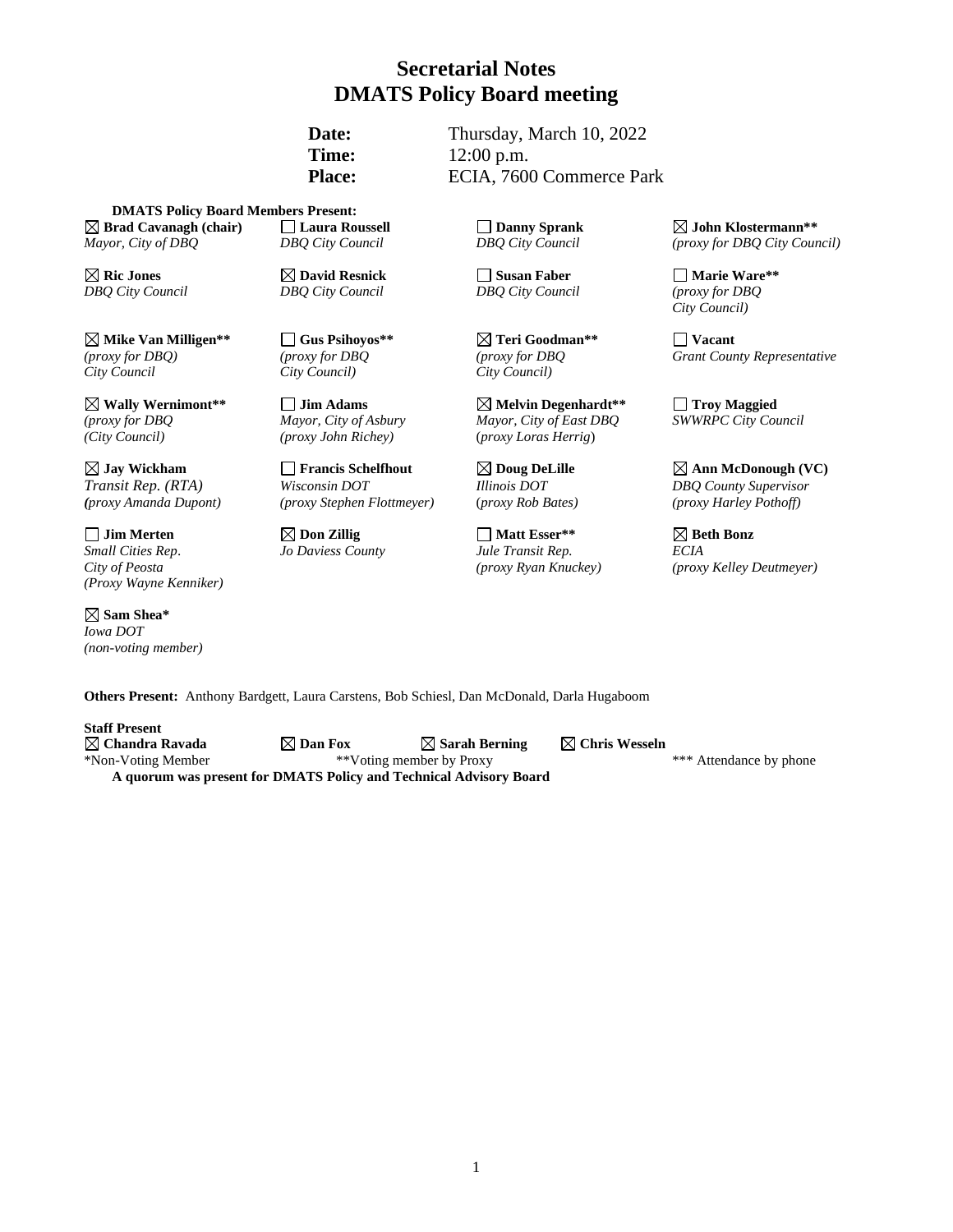#### **Call to Order**

The DMATS Policy Board meeting was called to order by DMATS Policy Board Chair Brad Cavanagh. Introductions were made at this time.

## **Review/Approve the Agenda for the Thursday, March 10, 2022 DMATS Policy Board meeting**

Motion by Zillig, second by Herrig to approve the agenda for the Thursday, March 10, 2022 DMATS Policy Board meeting. The motion passed unanimously.

## **Review/Approve the minutes and receive and file the secretarial notes from the Thursday, February 10, 2022 meeting**

Motion by McDonough, second by Herrig to approve the minutes and receive and file the secretarial notes from the Thursday, February 10, 2022 DMATS Policy Board meeting. The motion passed unanimously.

## **Review/Recommend amendments to DMATS Federal Fiscal Year 2022-2025 Transportation Improvement Program (TIP)**

Motion by Resnick, second by Zillig to open the public hearing. The motion passed unanimously. The public hearing was opened at 12:02 p.m.

Ravada referred to the TIP handout stating the amendment is to the Southwest Arterial project amount from \$585,000.00 to \$624,543.00.

Schiesl addressed the board stating the project is completed. Currently they are reconciling all the final bills, stating the change in amount reflects final amount allocated from STBG funds.

Motion by Zillig, second by Resnick to approve the amendments to DMATS Federal Fiscal Year 2022-2025 Transportation Improvement Program (TIP). The motion passed unanimously.

## **Review/Recommend Draft Fiscal Year 2023 DMATS Transportation Planning Work Program (TPWP)**

Ravada stated the Board has a month to review and recommend any changes. Ravada stated that staff did not receive any changes to the work program. Ravada stated the LRTP is in maintenance mode and the short-range plan will show some work on the bike and ped plan. Also, the transportation website will be redesigned.

Motion by Resnick, second by Zillig to close the public hearing. The motion passed unanimously. The public hearing was closed at 12:07 p.m.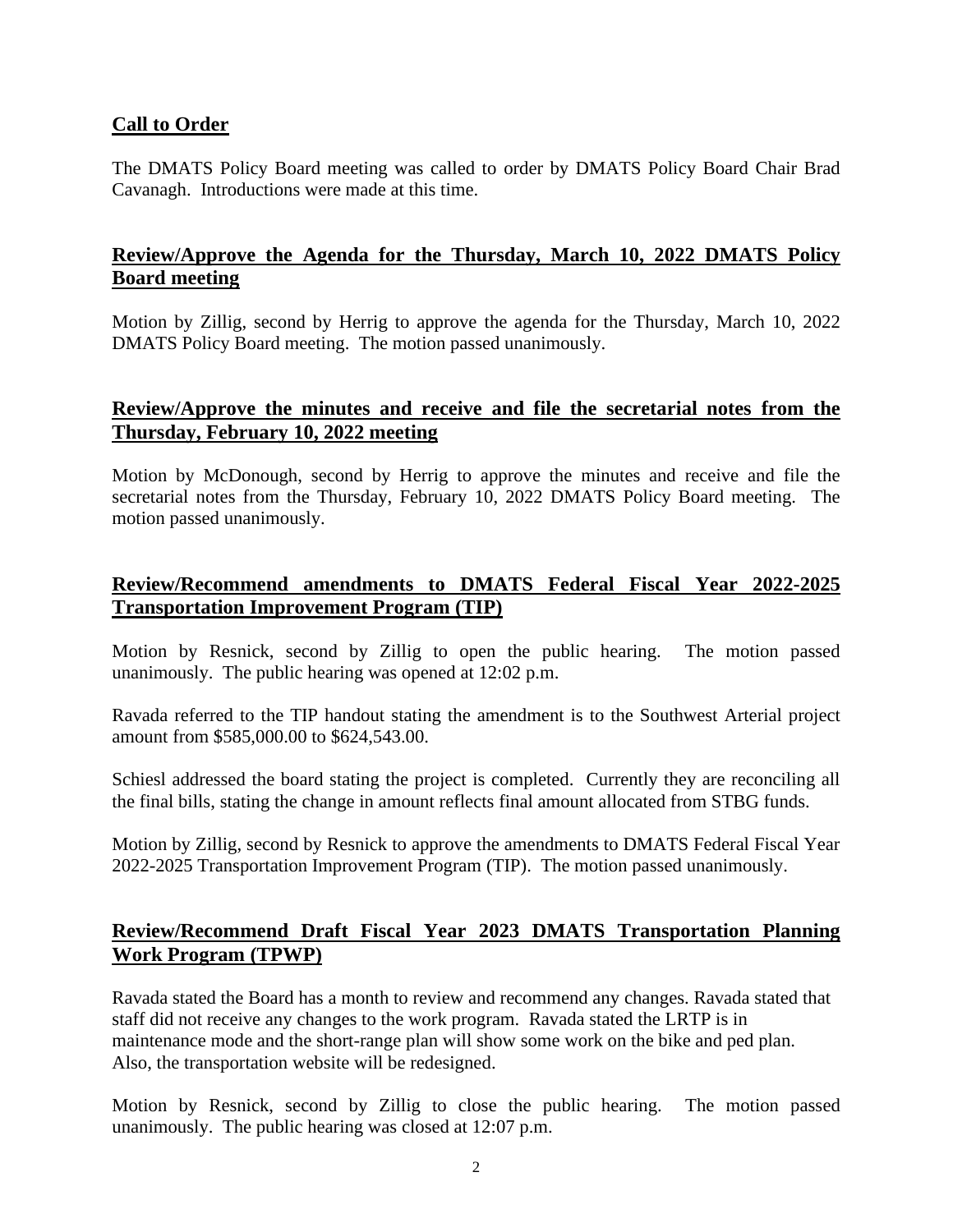Motion by Resnick, second by Herrig to approve the draft fiscal year 2023 DMATS Transportation Planning Work Program (TPWP). The motion passed unanimously.

## **Review/Recommend to open application process to seek applications for DMATS Surface Transportation Program (STP) funds for Federal Fiscal Year 2023-2026**

Ravada informed the board that staff did not receive the targets from the IA DOT, although staff are estimating 25% increase in STP funds. Ravada requested the Board to approve the opening of the STP application process for FFY 2023-2026, so the staff can start receiving applications for STP funds.

Motion by Herrig, second by Resnick to approve to open application process to seek applications for DMATS Surface Transportation Program (STP) funds for Federal Fiscal Year 2023-2026. The motion passed unanimously.

## **Review/Recommend to open application process to seek applications for DMATS Transportation Alternative Program (TAP) funds for Federal Fiscal Year 2023- 2026**

Ravada requested the Board to approve the opening of the TAP application process for FFY 2023-2026, so the staff can start receiving applications for TAP funds.

Motion by Zillig, second by McDonough to approve to open application process to seek applications for DMATS Transportation Alternative Program (TAP) funds for Federal Fiscal Year 2023-2026. The motion passed unanimously.

#### **Review/Recommend input for Iowa Department of Transportation (IADOT) State Long Range Transportation Plan and State Freight Plan**

Ravada referred to the IADOT website where the plan was located. Ravada asked the board if there were any projects the board would like to see within the IADOT LRTP. Ravada informed the board the Tech Board recommended the following projects.

- CP Railroad
- CN Bridge
- US 20 Bridge
- US 20 corridor improvements

Discussion followed.

Motion by Resnick, second by Pothoff to approve input for Iowa Department of Transportation (IADOT) State Long Range Transportation Plan and State Freight Plan. The motion passed unanimously.